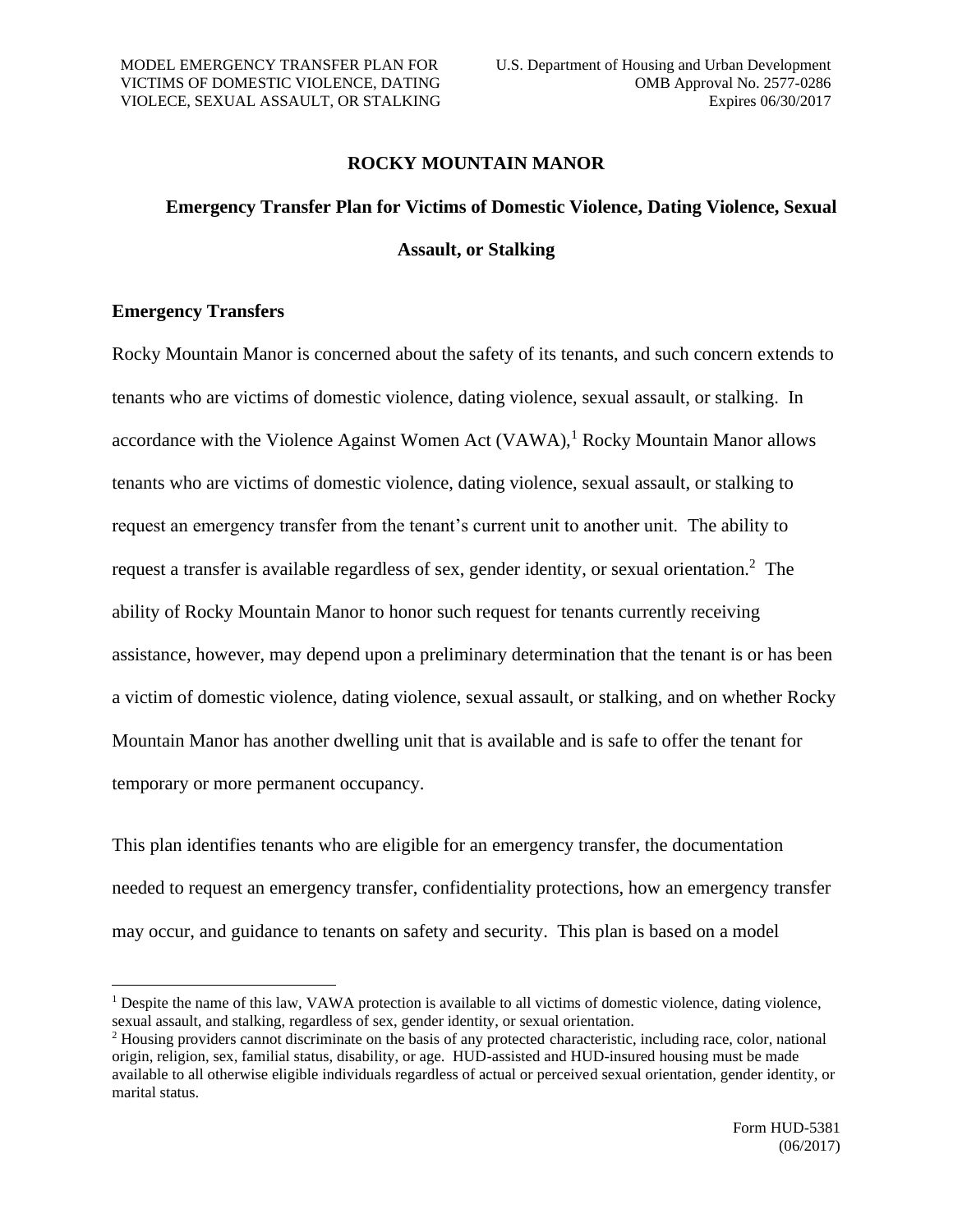emergency transfer plan published by the U.S. Department of Housing and Urban Development (HUD), the Federal agency that oversees that Rocky Mountain Manor is in compliance with VAWA.

## **Eligibility for Emergency Transfers**

A tenant who is a victim of domestic violence, dating violence, sexual assault, or stalking, as provided in HUD's regulations at 24 CFR part 5, subpart L is eligible for an emergency transfer, if: the tenant reasonably believes that there is a threat of imminent harm from further violence if the tenant remains within the same unit. If the tenant is a victim of sexual assault, the tenant may also be eligible to transfer if the sexual assault occurred on the premises within the 90-calendarday period preceding a request for an emergency transfer.

A tenant requesting an emergency transfer must expressly request the transfer in accordance with the procedures described in this plan.

Tenants who are not in good standing may still request an emergency transfer if they meet the eligibility requirements in this section.

## **Emergency Transfer Request Documentation**

To request an emergency transfer, the tenant shall notify Rocky Mountain Manor's management office and submit a written request for a transfer to Rocky Mountain Manor, will provide reasonable accommodations to this policy for individuals with disabilities. The tenant's written request for an emergency transfer should include either:

1. A statement expressing that the tenant reasonably believes that there is a threat of imminent harm from further violence if the tenant were to remain in the same dwelling unit assisted under Rocky Mountain Manor's program; OR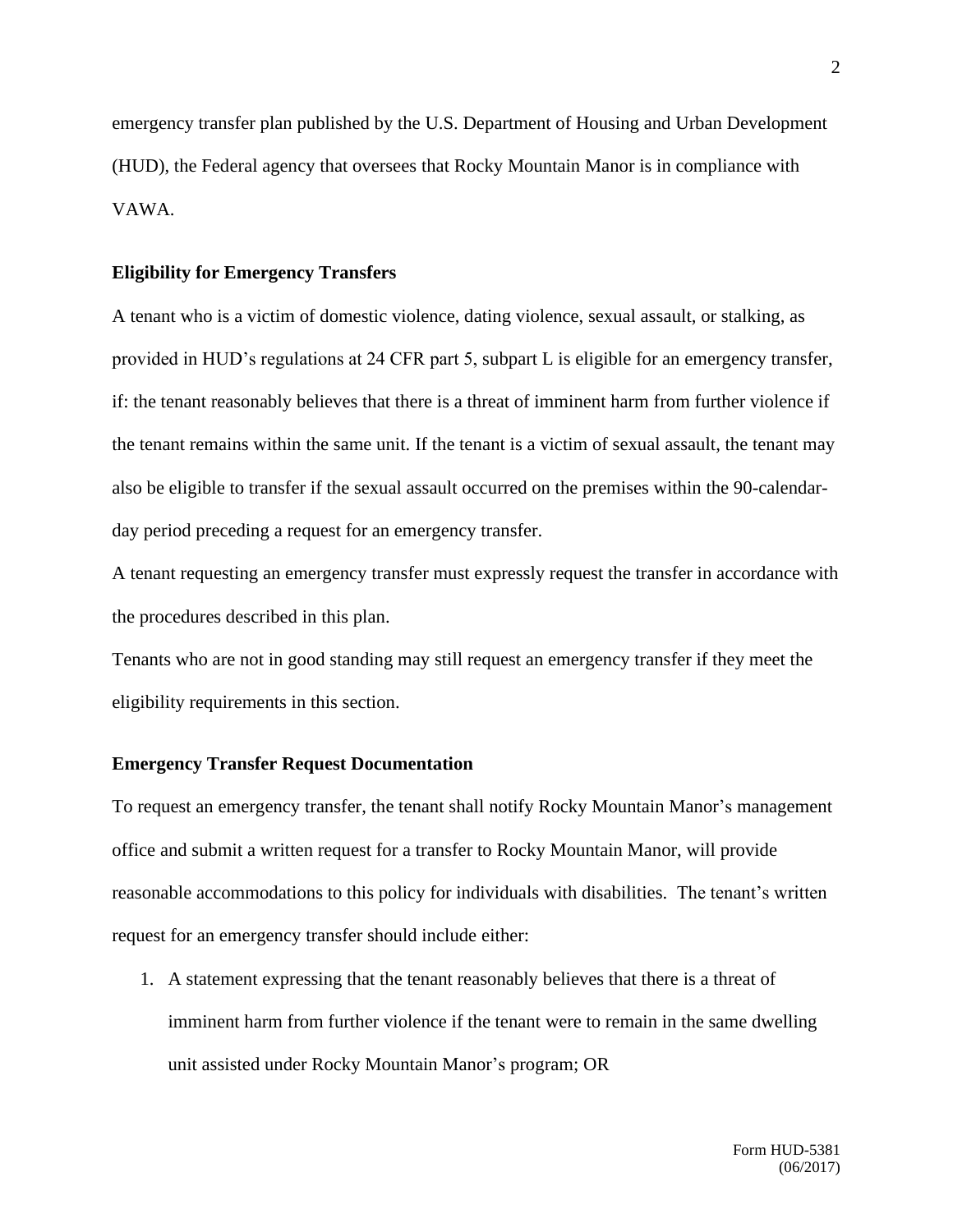2. A statement that the tenant was a sexual assault victim and that the sexual assault occurred on the premises during the 90-calendar-day period preceding the tenant's request for an emergency transfer.

#### **Confidentiality**

Rocky Mountain Manor will keep confidential any information that the tenant submits in requesting an emergency transfer, and information about the emergency transfer, unless the tenant gives Rocky Mountain Manor written permission to release the information on a time limited basis, or disclosure of the information is required by law or required for use in an eviction proceeding or hearing regarding termination of assistance from the covered program. This includes keeping confidential the new location of the dwelling unit of the tenant, if one is provided, from the person(s) that committed an act(s) of domestic violence, dating violence, sexual assault, or stalking against the tenant. See the Notice of Occupancy Rights under the Violence Against Women Act For All Tenants for more information about Rocky Mountain Manor's responsibility to maintain the confidentiality of information related to incidents of domestic violence, dating violence, sexual assault, or stalking.

#### **Emergency Transfer Timing and Availability**

Rocky Mountain Manor cannot guarantee that a transfer request will be approved or how long it will take to process a transfer request. Rocky Mountain Manor will, however, act as quickly as possible to move a tenant who is a victim of domestic violence, dating violence, sexual assault, or stalking to another unit, subject to availability and safety of a unit. If a tenant reasonably believes a proposed transfer would not be safe, the tenant may request a transfer to a different unit. If a unit is available, the transferred tenant must agree to abide by the terms and conditions that govern occupancy in the unit to which the tenant has been transferred. Rocky Mountain